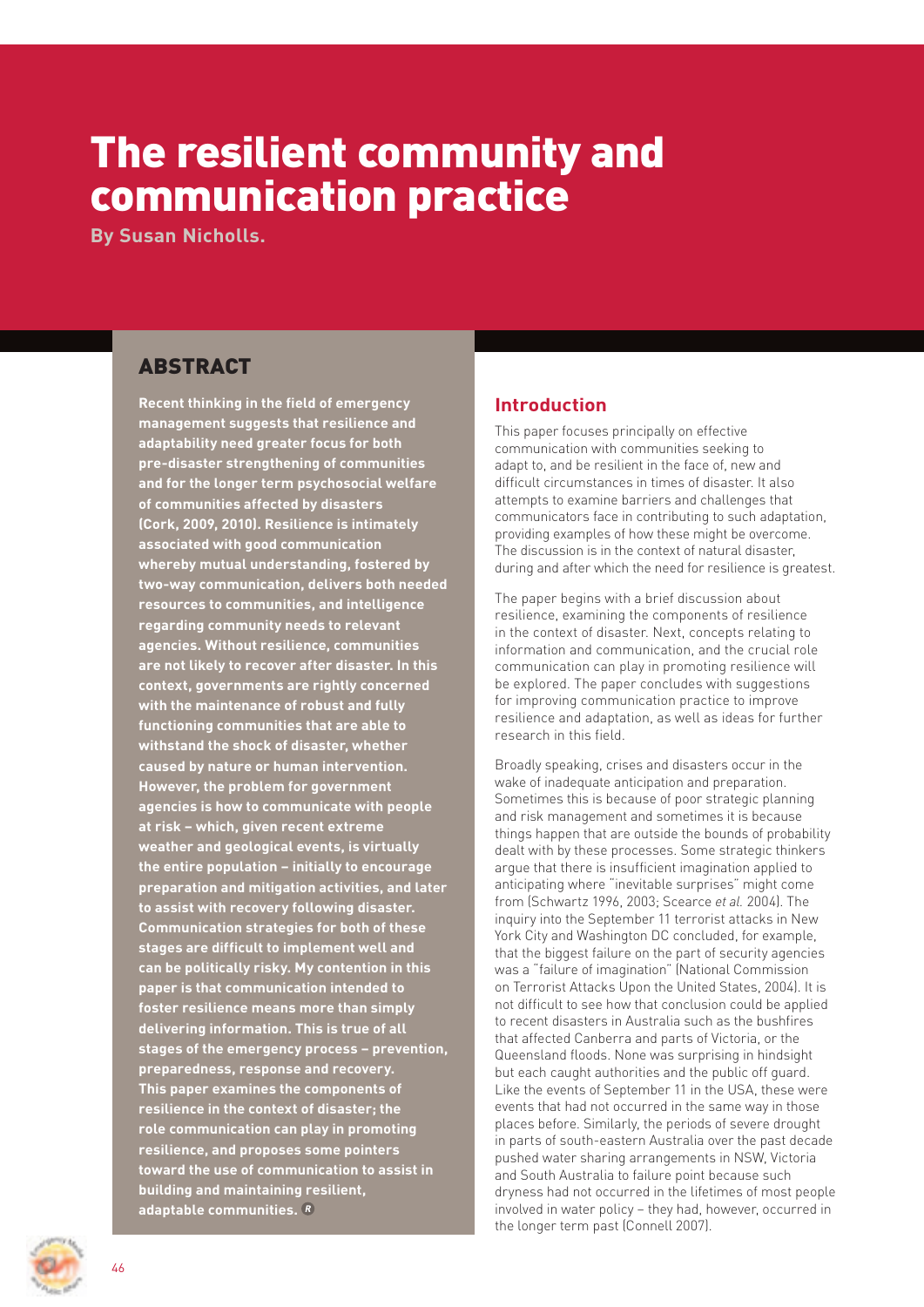I contend in this paper that a greater emphasis on effective communication on the part of relevant agencies and authorities, by which I mean a productive dialogue with affected communities rather than the basic transmission of information, would help significantly in reducing the vulnerability of communities and increase their adaptive capacities in stress situations – that is, would increase community resilience (Kent and Taylor 2002).

### **Resilience**

There are a number of definitions for such terms as resilience, adaptation and sustainability. Resilience is a word on many tongues across governments, communities and disciplines as diverse and engineering, psychology, medicine, ecology and economics (Cork 2010b, c). Resilience is fundamentally a property that gives individuals, social institutions, organisations and/ or ecosystems the ability to cope with shocks without losing their essential functions, characteristics and identity (Walker and Salt 2006; Cork 2010a).

Resilience emerges from complex interactions among people, animals, plants and environmental social and economic processes that make up the coupled social and environmental systems of which humans are a part. As such, resilience is complex, and being able to create it or even determine for sure whether a system has enough of it are still big challenges. Nevertheless, we can identify the components of social-ecological systems that give them resilience, as well as the sorts of preparations that are likely to enhance or decrease the ability of such systems to cope with shocks and recover after them.

Research on resilience has focused on how ecosystems and social systems have dealt with shocks in the past and drawn conclusions about what characteristics allowed these systems to retain their identity. One of the most important conclusions has been that it is unhelpful to think of resilience as "resisting change". Systems that resist change are unlikely to adapt and likely to collapse once their resistance has been overcome. A resilient system changes within limits and does not necessarily "bound back" to exactly the same state as it was in before a shock (Walker *et al.* 2004).

A distinction has been drawn between "specified" resilience (i.e., resilience to specific pressures) and "general" resilience (i.e., resilience to a range of potential shocks) (Walker *et al.* 2004). Often there are trade-offs between specified and general resilience in that having more of one means having less of the other. General resilience is conferred by many aspects of systems but chiefly by diversity (e.g. of ideas, skills, resources, species, function), modularity (connections between parts of a system such that if one part fails it does not bring the rest of the system down with it) and feedback (ways in which information about changes in the system is transferred rapidly to wherever in the system it is needed and timely action is taken at appropriate scales) (Walker *et al.* 2004, 2006). It is the feedback aspect that is a focus of this paper. In governance systems, for

example, these characteristics have been interpreted in terms of the concept of subsidiarity – allocation of responsibility, authority and resources at levels in a hierarchy that are appropriate to the scale of challenges and necessary responses (Marshall 2008, 2010). In terms of communication for resilience, this aspect of subsidiarity can be applied to diffusion of information through the use of credible spokespeople and opinion leaders to transmit information and to receive and pass on feedback (Katz and Lazarsfeld, 1955).

Norris *et al.* (2007) supply a useful list of 21 definitions of resilience, which includes definitions from the physical, psychological, ecological, social and community spheres, among others. In the disaster context, they define resilience as 'a process linking a set of adaptive capacities to a positive trajectory of functioning and adaptation after a disturbance' (p.130). They specifically nominate communication and information as crucial components of "networked adaptive capacities" which characterise community resilience, along with economic development, social capital and community competence (p.150). Further, Norris *et al.* offer an illuminating understanding of the characteristics of resilient systems: *robustness, redundancy and rapidity*. I argue that each of these has a specific relationship to communication.

For the purposes of this paper, I define adaptation and sustainability as subsets of resilience, the former signifying successful flexibility in the face of unpredictable or fluid situations, the latter as a state of ongoing capacity to maintain successful adaptive behaviour.

## **The role of communication in fostering resilient communities**

The role of communication in fostering community resilience in a disaster context is threefold: to assist in prevention, preparation and mitigation through carefully designed and pre-tested communication campaigns; to facilitate emergency response during a crisis; and to contribute to and, where possible, expedite recovery, through a combination of information and dialogue.

Effective engagement of people across society aimed at anticipation of and preparation for disasters is vital in supporting resilient communities. Mechanisms for timely communication of relevant information (equating to "rapidity", where key messages are quickly transmitted to targeted audiences), such as social media and local broadcasting, are vital components of resilient communities. Equally important is investment in a diversity of skills and resources, and a variety of ways to deal with a wide range of potential challenges, including multiple communication methods and channels ("redundancy", where messages are not reliant on just one channel, such as mobile phones). As well, development of high levels of trust and shared values and objectives must be aligned with understanding and accepting differences in views and aspirations (Cork 2010a; Nicholls 2010).

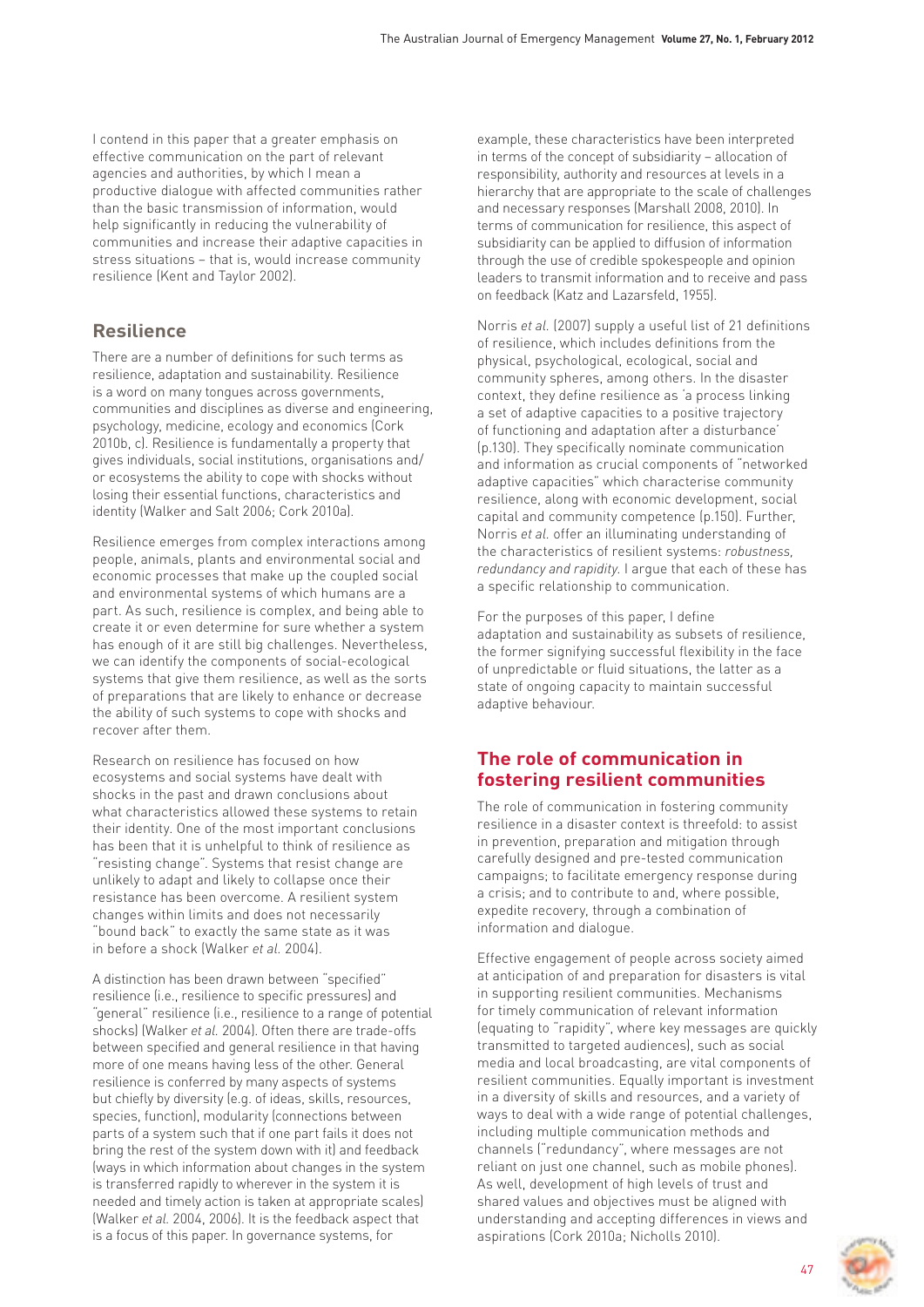### **Information or communication?**

Where communities are faced with crisis, and when there is a strong need for information, there is also a strong need to *enable* communities to meet their own needs for information by connecting with them in a process that allows a two-way interaction. For example, research following the Canberra bushfires showed that while people knew they could obtain some information from the ACT Bushfire Recovery Centre in the form of leaflets, their particular and time-related needs for information could only be met by personal contact where they asked for what they needed when they needed it, modified or enlarged their request in conversation, and (ideally) achieved their aim. In the Canberra case, two-way communication, or dialogue, was strongly fostered by organisational structures (Camilleri *et al.* 2007; Nicholls and Glenny 2005). Through dialogue, the providers of information were thus able to meet expressed needs.

Being a mechanism for empowerment, dialogue supports community *robustness*. As dialogue is two-way, involving both speaking and listening on the parts of participants, it not only supplies specifically required information to those asking for it, but also informs the providers about what information is being sought. As such, it is a key means for agencies to understand how individuals perceive and act on (or the reverse), processes that contribute positively (or negatively) to their own adaptive behaviours.

Without information, communities and individuals under stress are unable to make good decisions. A sense of helplessness and despair follows. But without intelligent hearing on the part of the information givers, it is more difficult for individuals to express their situation: to understand and convey their informational needs. Through their own understanding they enable themselves to take the necessary steps to return to equilibrium. Communities that (re)build their own resilience after disaster and, for that matter, before – at the stages of mitigation and preparedness – are likely to experience a more robust and satisfactory outcome.

At this point, I would like to clarify what I mean by the words "community" and "disaster" in the context of this paper. Here, a "community" is a social grouping that interacts, albeit inconsistently, on a number of levels – often but not necessarily bounded by a geographic commonality but bounded by the effects of the disaster – and is characterised by a self-recognised and selfdefined commonality of experience which changes over time (Nicholls 2006). "Disaster" has a plethora of definitions depending on which discipline is using the term (Saylor 1993; Perry 2007). For this paper I define 'disaster' as involving the following factors (Eyre 2006, Seeger 2002, Fearn-Banks 2002):

- an event in time that has an identifiable beginning (although often not a clear end-point)
- the destruction of property, injury and/or loss of life
- affecting a large group of people adversely
- out of the realm of ordinary experience
- public and shared by members of more than one family
- disrupting the normative or cultural system of a society
- traumatic enough to induce stress in almost anyone exposed to it, and
- the subject of intense media interest.

Regarding the first point, it should be noted that disasters which have long-term, major social, psychological, economic, infrastructural, environmental and other effects take time to recover from. It is difficult to anticipate when a disaster will be "over" or even to identify a point at which an end occurs (Nicholls and Glenny 2005).

## **Robustness: preparation, mitigation and communication**

It is a truism that effective preparation for disaster, and mitigation practices to reduce the impacts of disaster, are essential components of a community's capacity to recover – i.e. its resilience (Eyre 2006). The more thoroughly a community readies itself for the impacts of disasters, the more robust it is likely to be in the event. Preparation for any kind of impact involves, as I have mentioned above, imagining what could happen and taking steps to be ready for that event. In Australia, local and State Government agencies typically take responsibility for providing information about such preparation. The Australian Government Attorney-General's Department (2009b) notes: "The concept of the prepared community concerns the application of the comprehensive, all hazards and all agencies approaches at the local level (typically at local government level)". The focus here is on what agencies do. The other part of the equation, the community, is unfortunately seen as a monolithic receptor of information and instructions from relevant agencies.

Given that many individuals are resistant to warnings, and minimise their risk preparation in the belief that 'it won't happen here/to me', persuasive and trustworthy communication plays a vital part in realistic and credible warning about risk as a first step (Paton 2003). Dialogue is a logical method to establish trust and to persuade an uncommitted audience. A second step, part of this dialogue, is to suggest a clear and practical set of actions that will mitigate the danger, taking into account feedback regarding a community's or individual's current perceptions and capacity to act on this advice. A third is to communicate the means by which these actions can be accomplished to prepare effectively for impact. This advice should be formulated in such a way as to convince audiences that if they make the effort: a) they have a reasonable expectation that they can accomplish their intention; b) it is a worthwhile thing to do; and c) there are advantageous and desired rewards for their effort (Vroom 1964 cited in Wood *et al.* 2004).

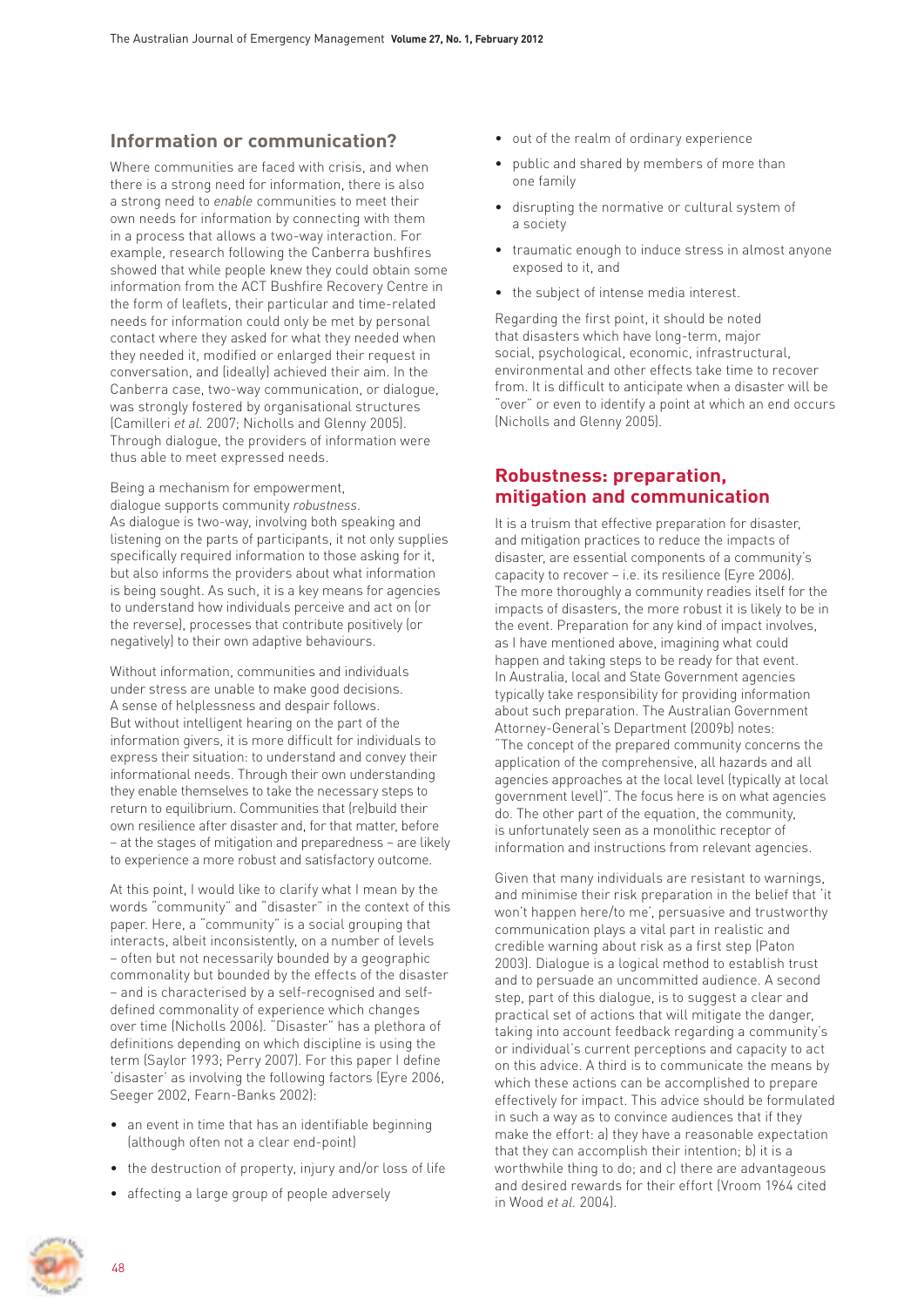### **Robustness: response and recovery communication**

Post-disaster, that is, after the initial emergency phase, a new range of communicational purposes come into play. Unfortunately, research about crisis and post-crisis communication focuses heavily on media management. While this is clearly a vital part of disaster management, and while media play a significant role in informing audiences about what measures are being taken in response to disaster, this focus ignores the capacity of affected communities to respond effectively in their own ways if given the opportunity – opportunity that dialogic communication can help provide. In fact, rendering communities powerless by disregarding their own agency in self-protection and resilience can be harmful to longer-term recovery. Moreover, the view that communities are helpless and prone to panic tends toward two unhelpful outcomes: it encourages an attitude within communities of over-reliance on government services that are often already at or beyond breaking point during disasters; and media is likely to exacerbate an audience's anxiety with alarmist and sensational coverage, as occurred after Hurricane Katrina (Tierney *et al.* 2006).

It is also worthwhile pointing out in this regard, given the difficulties of conveying accurate and timely information to affected communities during the response phase of a disaster, that the phenomenal growth of social media has already affected how information is shared among communities. Social media has tremendous potential to assist people facing disaster by providing trustworthy, timely contact and mutual support. Interestingly, it is characterised by the reciprocated responsiveness of sender and receiver.

Few studies have looked closely at how communication can assist recovering communities (Camilleri *et al.* 2007), but good dialogic communication is key to enabling communities to acquire agency in their own recovery. When a community is faced with disaster, individuals are in the curious dilemma of needing a great deal of information, often not knowing precisely what information they need, and often not being able to effectively assimilate or act on information when it is received. These factors come into play to a greater or lesser extent before, during and after disasters (underscoring the connectedness of all stages of disaster in contributing to recovery). There is a particular difficulty when it is government, often mistrusted or held responsible by communities for their plight, which is attempting to communicate.

Following a major emergency such as bushfire or flood, communities immediately begin their own recovery by bonding together, often demonstrating notable altruism (Wraith and Gordon 1988). Emergent groups appear, combining individuals who may have little in common but their shared disaster experience and their desire to re-establish normality (Gordon 2004). These groups often apply to government agencies for help. If agencies are not in the habit of engaging in dialogic communication, groups can feel rebuffed and become politicised (Stallings and

Quarantelli 1985). This, in turn, can result in conditions of conflict detrimental to resilience.

One of the difficulties of post-disaster or recovery communication is in understanding what actually constitutes recovery. Fear, anxiety, disrupted relationships and depression are the shadow side of recovery, the unglamorous, slow, painful journey with few milestones or signposts.

Following these ideas, I define recovery as *an ongoing state of being, experienced differently by individuals in a community that has suffered disaster, in which there are varying states of restoration, recuperation, renewal and revival of physical, emotional, economic, and infrastructural conditions that had been damaged or destroyed by the disaster.* 

There are no 'one-size-fits-all' solutions for individuals who are recovering from a disaster. Their needs are multiple. They include, differently for different people, material, emotional, aesthetic, social, environmental and spiritual assistance. Dialogic communication plays an essential role in elucidating and responding to diverse needs, thus encouraging and supporting resilience.

## **Resilience supported by communication: some examples**

The Canberra experience of the aftermath of 18 January 2003 can teach us many lessons about recovery, especially about how extremely varied it can be from person to person. Research undertaken three years after the Canberra bushfire gave many contradictory indications about what helped and what hindered people's recovery. For example, some people found that media coverage repeatedly showing familiar places – even their own houses – engulfed in flame was deeply upsetting: others thought it was a good thing because it showed the rest of Australia, and the world, what they had gone through (Camilleri *et al.* 2007). A major finding was that people thought *Community Update*, the weekly recovery newsletter, a very great help and emphasised that they regarded it as 'their' newsletter.

As mentioned above, the structure of the recovery organisation itself was highly conducive to dialogic communication. A Community and Expert Reference Group was established, with representatives widely drawn from the community and relevant organisations, and the Canberra Bushfire Recovery Centre was also a source of mutual exchange of information, views and needs. This combination of formal and informal mechanisms fostered dialogic communication (Nicholls and Glenny 2005).

Communication was seen to fail dramatically during Hurricane Katrina in the USA. When devastation of large areas of infrastructure in New Orleans and neighbouring cities combined with a society divided by poverty, an already weak system of governance struggling to respond was overwhelmed. Most affected Louisiana communities were shown to be highly vulnerable and lacking in the key components of resilience.

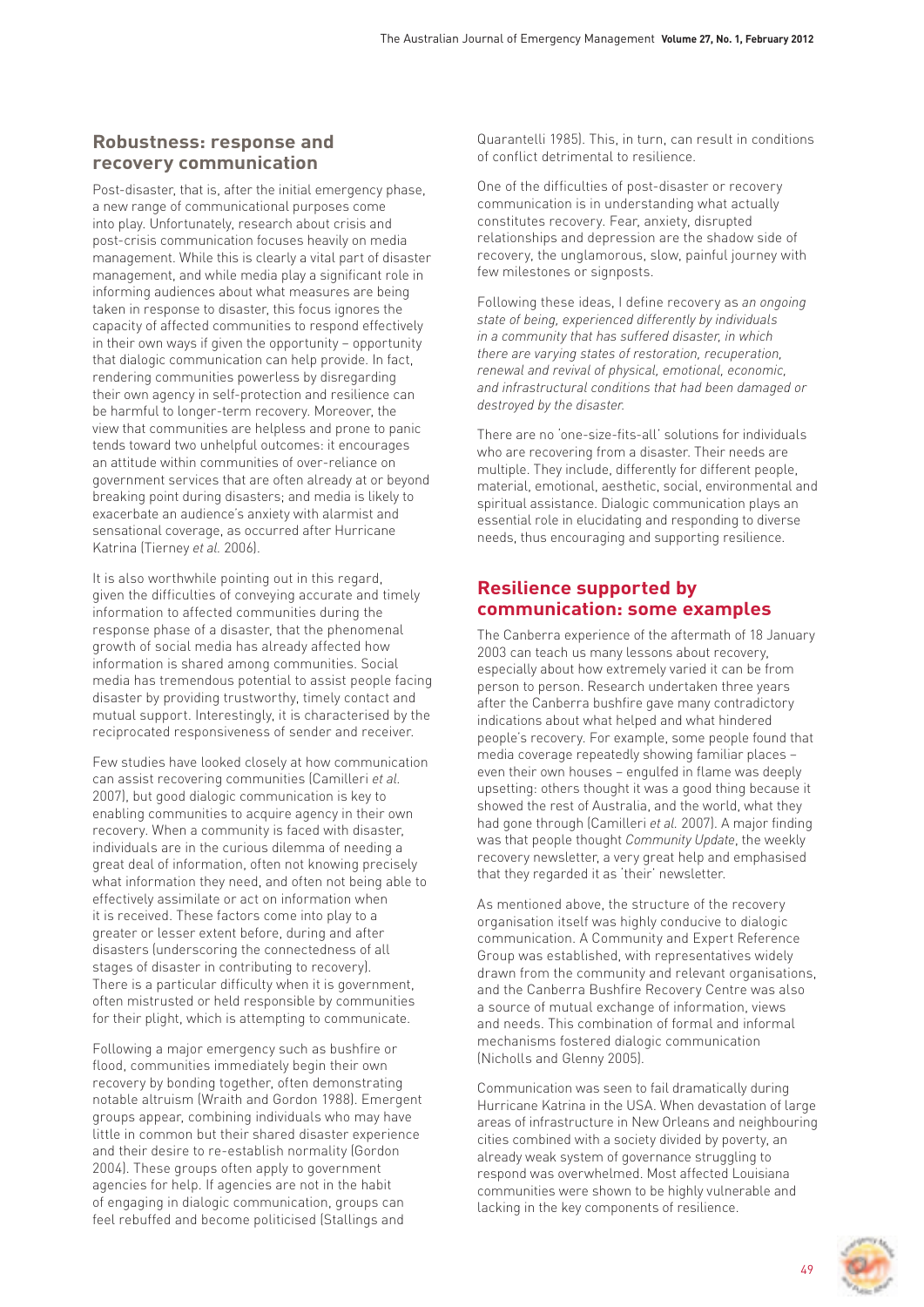**Resilience**: the capacity of systems to "bounce back" after shocks.

**Communication** – the mutual giving and receiving of information – is a crucial component of community resilience.

resilience in a disaster context is threefold:

- to assist in prevention, preparation and mitigation through carefully designed and pre-tested communication campaigns;
- to facilitate emergency response during a crisis; and
- to contribute to and, where possible, expedite recovery, through a combination of information and dialogue.

**Dialogue** in the disaster context can be understood as two-way communication allowing a mutual exchange of understanding between affected communities and the agencies charged with assisting them.

Communities need informational resources, enriched by dialogue with providing agencies, to successfully

However, recovery communication brought to bear some time after Hurricane Katrina, like that following the 11 September attacks in 2001, was a highly sophisticated TV and print campaign designed to help a diverse group of people who were distressed (Nicholls and Healy 2008). An important aspect of both of these campaigns was their recognition that "telling" was insufficient, and two-way communication was essential: every TV commercial and all printed material had a free call number so that personal support could be reached. This, in turn, provided authorities with a clearer idea of where people were in their recovery and what their concerns were, leading to more refined and targeted information provision. In addition, hardto-reach communities – such as particular "closed" ethnic groups and first responder teams – were recognised as having distinct communication needs and methods of access to help (April J. Naturale, Project Liberty, New York City pers. comm.).

## **Conclusion**

Placing the principle of dialogic communication at the heart of disaster communication to foster resilient communities is the strong recommendation of this paper. Policy decisions that are informed by the feedback mechanisms of dialogic communication have a far greater chance of favourable outcomes than decisions made in isolation and without an informed understanding of the communities they affect. Research into recovery communication after the Canberra bushfires indicated that, among other communication strategies, the feedback mechanisms in place through a range of face-to-face encounters allowed recovery authorities to match services and information to needs. In relation to emergency communication management more



 $50$ 

broadly, one way to deal with the likelihood of shocks that are outside the experience or memory of current government policy-makers and people across society is to develop scenarios of multiple possible futures based on sound analysis of past trends, clarification and challenging of current assumptions and mindsets, and application of informed imagination to what *could* occur if current constraints on the environment, society and/ or the economy change (Schwartz 1996; Scearce *et al.*  2004). Central to such activity is focused, feedbackenriched communication. Allied to this approach is the building of resilience (if it is lacking) or maintenance of resilience (if it is already adequate) across institutions and society more broadly using dialogic communication as a principal strategy (Walker and Salt 2006; Cork 2009; Resilience Alliance 2010, Cork 2010a; Nicholls 2010).

Further research into communication practices among other disaster-affected communities would reveal useful parallels and differences that would ultimately enhance efforts to create a society more resilient to the likely shocks associated with, for example, climate change. In particular, the growth of social media cannot be overemphasised, and needs to be explored in this context.

**NOTE:** An earlier version of parts of this paper appears in Cork, S (Ed) 2010, *Resilience and Transformation – Preparing Australia for Uncertain Futures*. CSIRO Publishing: Collingwood.

#### **References**

**Australian Government Attorney General's Department**

(2009a) *Community Engagement. Australian Government, Canberra, <http://www.ema.gov.au/www/emaweb/ emaweb.nsf/Page/EmergencyManagement\_Communities\_ CommunityEngagement>.*

**Australian Government Attorney General's Department**  (2009b) *Community Engagement. Australian Government, Canberra, <http://www.ema.gov.au/www/emaweb/emaweb. nsf/Page/EmergencyManagement\_EmergencyManagementA pproaches#PC>*

**Citraningtyas T** (2010) *Beyond resilience in the face of disaster – transforming adversity by transforming ourselves and our systems. In 'Resilience and Transformation – Preparing Australia for Uncertain Futures'. (Ed. S Cork) pp. 189-196. CSIRO Publishing: Collingwood.*

**Camilleri P, Healy C, Macdonald E, Nicholls S, Sykes J, Winkworth G and Woodward M** (2007) *'Recovering from the 2003 Canberra bushfire: A work in progress'. Emergency Management Australia, Canberra, <http://www.ema.gov.au/ www/emaweb/emaweb.nsf/Page/EMA\_Library>*

**Connell D** (2007) *Water politics in the Murray-Darling Basin. (Federation Press, Sydney)*

**Cork S** (2009) *(Ed.) 'Brighter prospects: Enhancing the resilience of Australia.' (Australia 21: Canberra)* 

**Cork S** (2010a) *(Ed.) 'Resilience and Transformation – Preparing Australia for Uncertain Futures.' (CSIRO Publishing: Collingwood)*